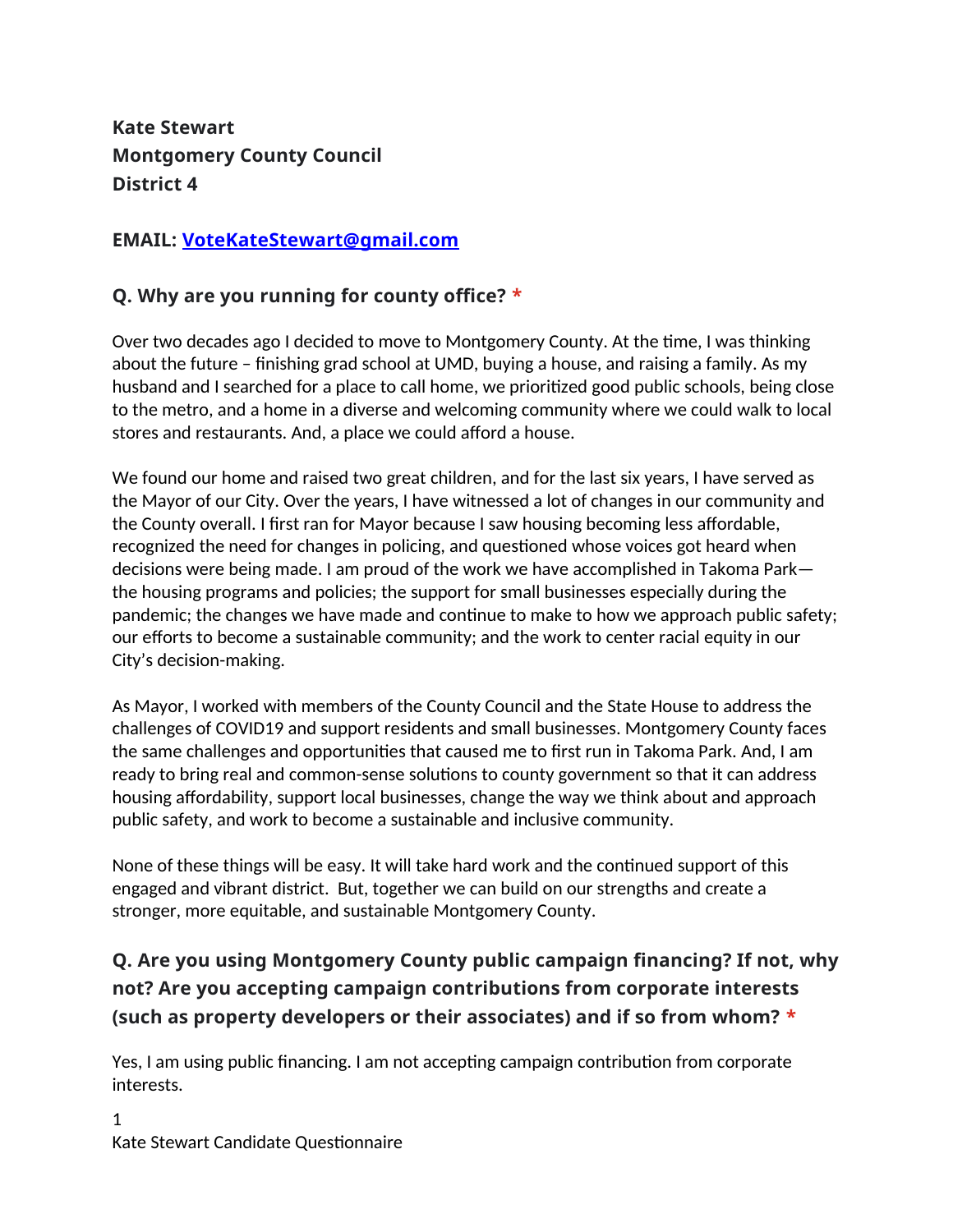# **Q. What have you done in recent years to benefit Montgomery County? If you are a current official, what civic engagement have you done? If you aren't, when have you participated via testimony, activism, task force, etc? \***

During my time as Mayor, Takoma Park has moved to address issues such as housing affordability, sustainability, racial equity, and reimagining public safety. The work we have done in these areas is addressed in more detail in response to the questions below.

As Mayor, I have also worked with and supported a broad range of organizations, including:

- CASA, specifically upholding our Sanctuary City status and pushing legislation in Annapolis to stop local governments from enforcing federal immigration laws, working with other jurisdictions who want to restore voting rights to non-citizens since Takoma Park has had this in place since 1993, and advocating for immigrant rights in Annapolis. I have been endorsed by CASA in Action in this race for the County Council.
- Both National and MD ACLU, specifically on police reform efforts.
- Progressive Maryland, participated in membership meetings and supported work in Annapolis.
- NARAL Maryland, supported efforts in Annapolis
- IMPACT Silver Spring, work with staff to assist residents in Takoma Park especially Ethiopian immigrant families
- CHEER, work with staff to assist residents in Takoma Park
- Renters Alliance, advocated for Just Cause eviction and support other work in the County.
- Silver Spring Justice Coalition, police accountability in Montgomery County, especially legislation regarding Police Accountability Boards.

Prior to becoming Mayor, I served as the Executive Vice President of Advocates for Youth, an organization that works to empower young people to make informed and responsible decisions about their reproductive and sexual health while advocating for their rights. Before Advocates, I was a partner at a research and communications firm where she provided strategic advice to a range of progressive organizations, including the ACLU, teachers unions, Planned Parenthood, NARAL, NRDC, and LCV. For the last 7 years, I have been a principal in a firm that develops communications strategies and works to shape public opinion on issues related to reproductive rights, specifically access to abortion care.

**Q. Please identify a few serious challenges facing Montgomery County that your office would address over the next two years, and what steps you would take. What obstacles do you anticipate and how can we overcome them? \***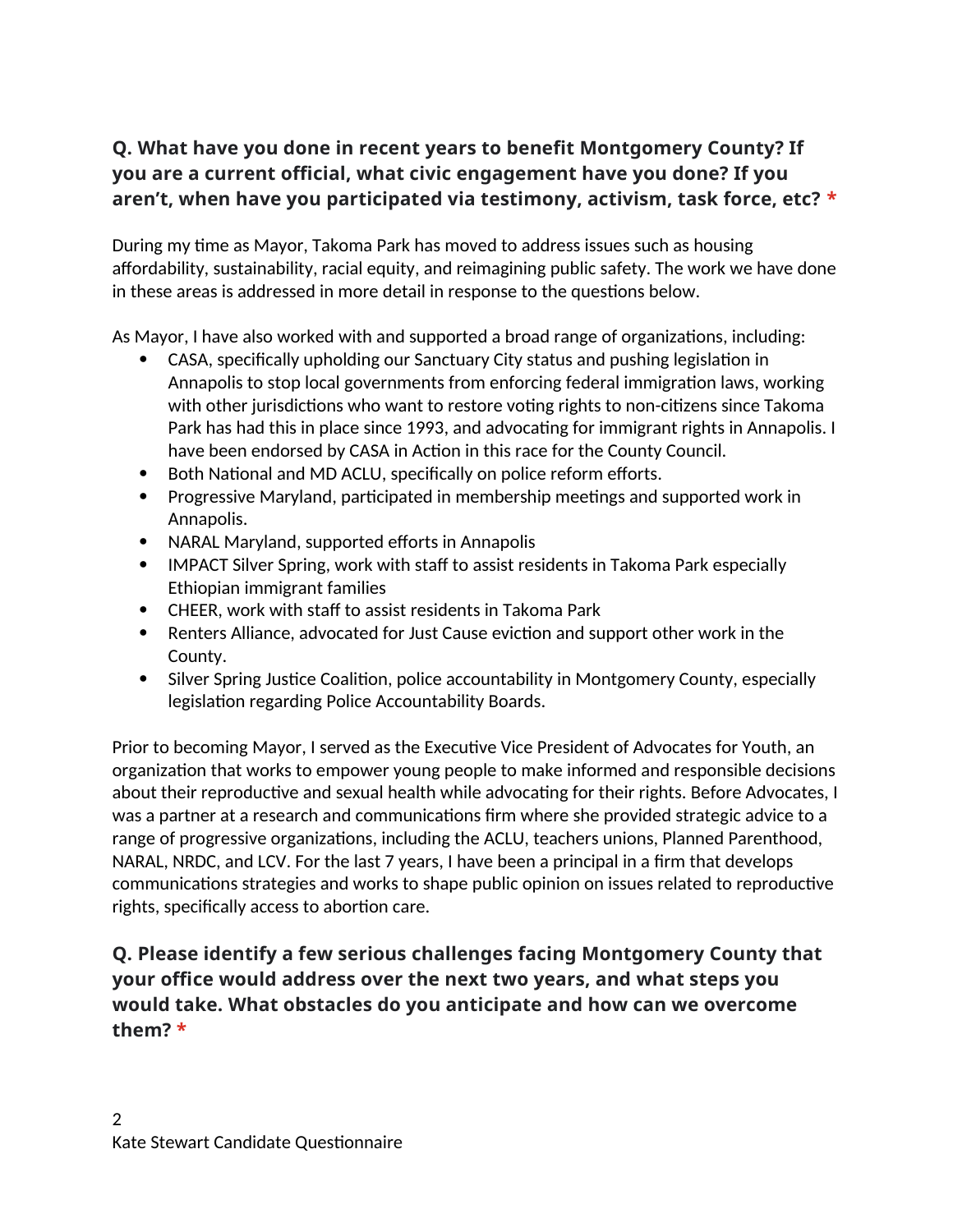1) Mental Health: Top of the list is to put in place the resources and services to address both the short and long term mental health needs of our community. Mental health was a crisis before COVID-19 and it has only gotten worse, especially for young people, and we do not have the structures in place to address it. First, we need to address the immediate needs created by the crisis. One barrier is that lack of available mental health professionals. We need to expand the number of professionals in our communities and schools and this will require putting in place loan forgiveness programs and partnering with Montgomery College, UMD and other institutions of learning to address the shortage of mental health professionals. We also need to expand capacity to address emergency situations. Right now someone experiencing a mental health crisis will mostly likely interact with the police or possibly one of the few crisis intervention teams in the County, and then they are likely to spend two or three days waiting for a bed to open up to receive care. We need to do better and find ways for people to get the treatment they need faster.

Next, we need to look at the full spectrum of mental health and put in place programs and resources to ensure mental health promotion, crisis prevention, and treatment. For young people, we need resources in schools and the broader community to address promotion and prevention. Promotion is intervening to optimize positive mental health before a specific mental health problem has been identified and preventing is intervening to minimize mental health problems by addressing the underlying causes of these problems. All of this work must be done using an equity framework, because we know some communities have suffered generational trauma and disparities in accessing care. If elected, I look forward to working with members of the community to put in place the resources we need to address both the urgent and long term mental health needs of our community.

 2) Housing: In addressing our housing crisis, it is important to acknowledge at the outset that safe, stable housing is a human right. All of our residents have the right to a safe, reliable and affordable place to call home. Too many children in our community start school at a disadvantage because this basic need has not been met.

There is no one solution to our affordable housing crisis. Rather, as a County we need to use a variety of tools to ensure that we create affordable and sustainable housing for all who live in the County. These tools include:

- Increased density and infill development around public transit
- Inclusionary zoning practices
- Rent stabilization and subsidies for affordable housing in transit and amenity rich areas
- Partnerships with nonprofits to develop affordable and middle housing
- Use of federal housing programs to increase affordable housing

Down-payment assistance to help those looking to transition from renting to home ownership, particularly communities that have historically been disadvantaged and discriminated against because of immigration status, tenancy, age, ability, race or ethnicity, or economic status.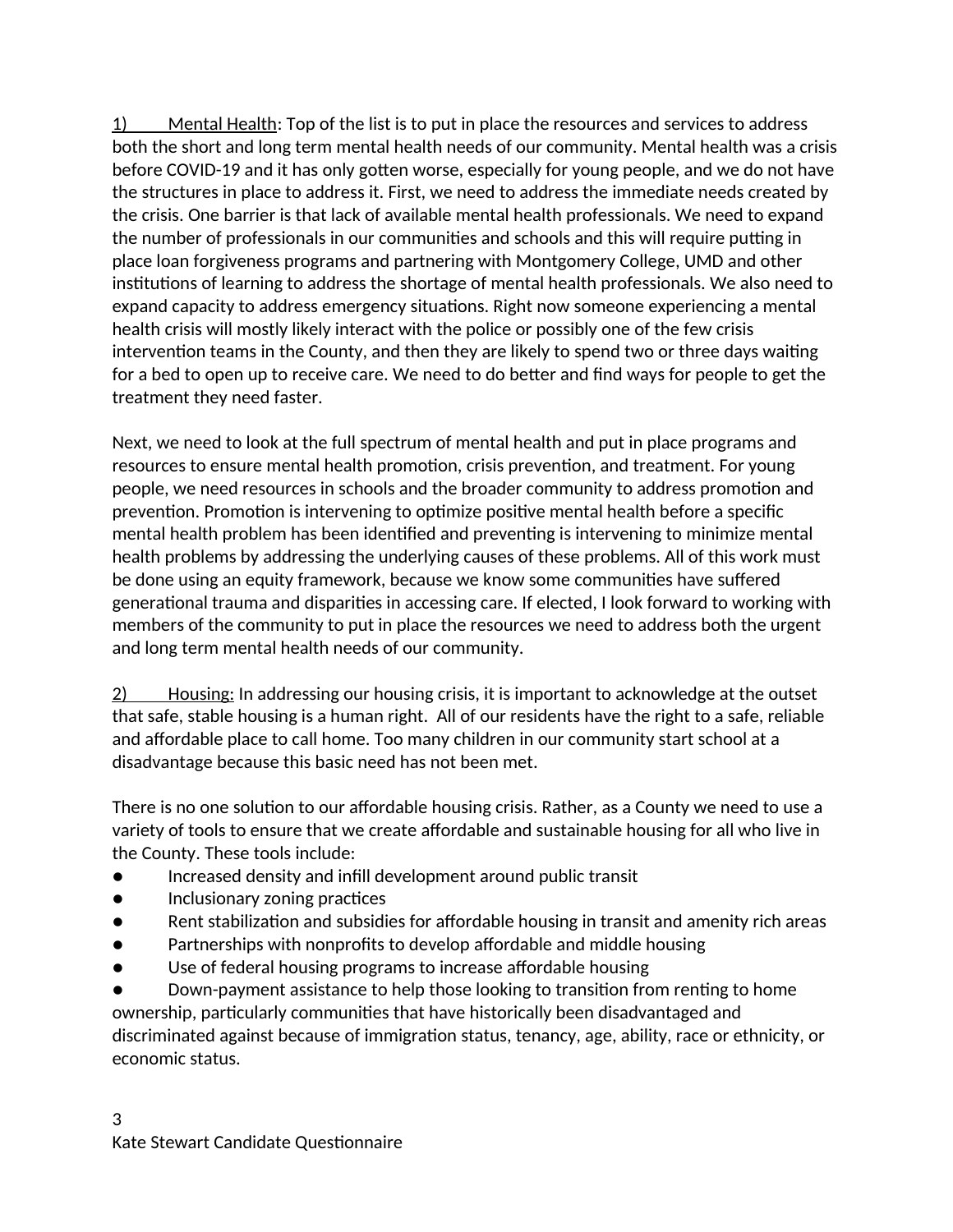Protections for tenants because ensuring residents have a safe and reliable home should not depend on whether they choose or can afford to buy a home

I started my tenure as Mayor in Takoma Park by hosting a community conversation on housing that brought together city staff, members of the community, and local and national housing experts. Based on what we learned from that conversation, I spearheaded the adoption of a Housing and Economic Development Strategic Plan and followed up with programs to address housing affordability. Through these programs, we have partnered with nonprofits to build missing middle housing and provided down payment assistance programs that have helped community members move from renting to home ownership. I also recognize that affordability is a regional issue and have worked as a member of the Board of the Metropolitan Washington Council of Governments to set ambitious housing affordability goals for the DMV region.

 3) Public Safety Reform: I have worked on public safety reform throughout my time on the City Council. I worked to end practices such as:

The former police chief's practice of photographing young Black men for little to no reason; and

The use of tinted windows on police vehicles.

In July of 2017 as we were beginning our search for a new police chief, I led the Council in establishing goals and priorities for the Department. These included but were not limited to the top three priorities.

- Promoting public safety while upholding the rights and dignity of all residents
- Adherence to the guardian, rather than warrior, model of policing
- Fostering a culture of transparency and accountability

In addition, in 2017 the Council also formally committed to forwarding racial equity and applying an equity framework to our decision making. Members of the Council and City staff including the police department have attended trainings on implementing racial equity into our decision making. And last year, we convened a TaskForce on Reimagining Public Safety which provided recommendations to the City which we are implementing and discussing. Specifically one area in which we have implemented changes is traffic stops. Over the last few years we have reduced the number of stops by declining to make stops for less serious violations and revamped the evaluation and reward system for police officers to promote community safety rather than quantity of enforcement. We have seen a drop in stops without reducing traffic safety, and in fact, we have seen a reduction in collisions during the same time period.

While we still have work to do in the City, I want to bring my experience to the County as we need to reimagine public safety and look at how we are handling policing in the County.

#### **Q. Would you make any changes to the current County minimum wage law? \***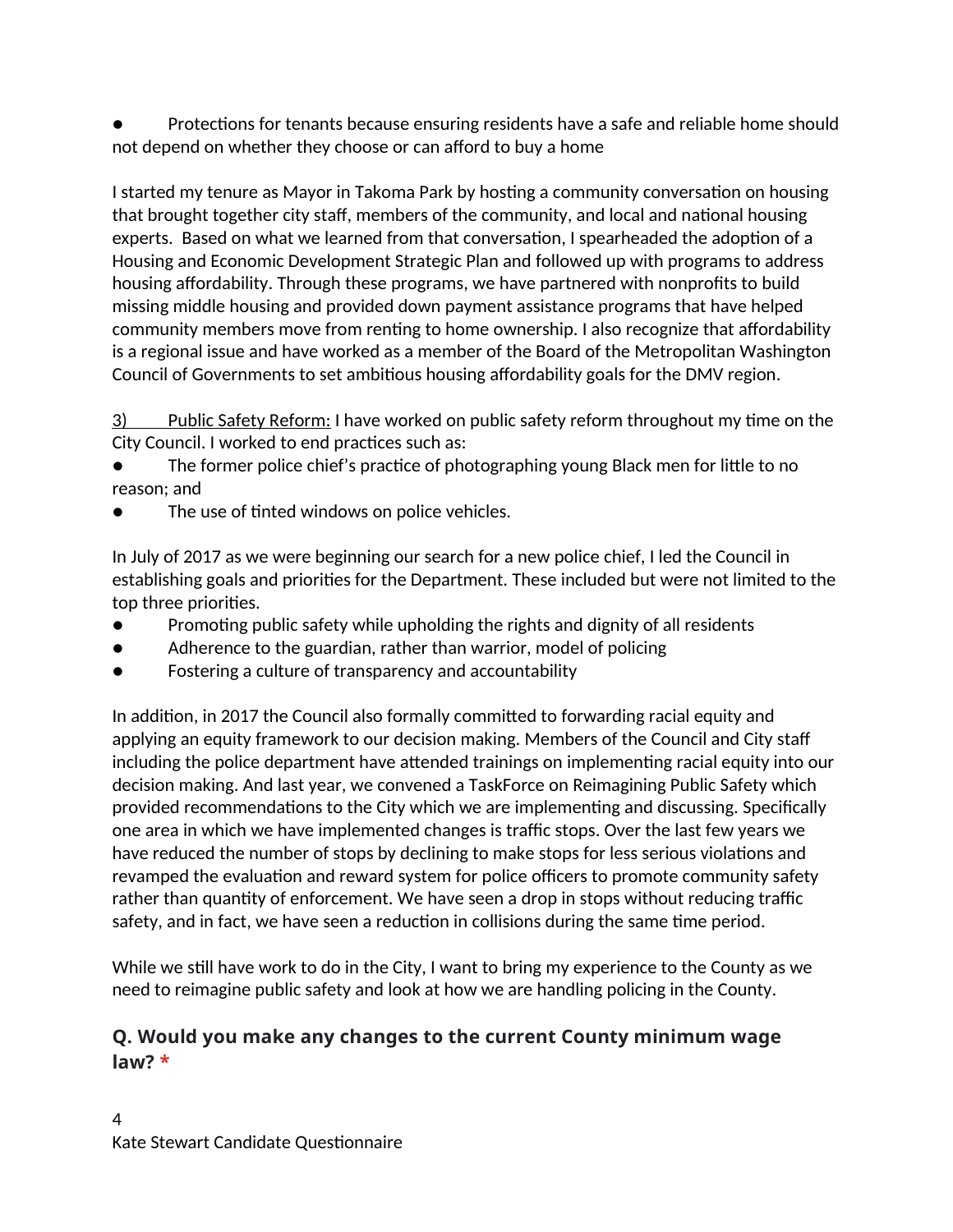There are two main issues I would like to address. First, we need to examine whether the minimum wage in the County is too low given the cost of living. Second, we need to revisit the minimum wage for tip workers to ensure that they are not left behind.

## **Q. What tax changes, if any, would you work to advance to make taxes more progressive in Montgomery County and/or to bring in additional revenue? \***

One area we need to look at more is ensuring that we are getting full property tax amounts for certain commercial property, particularly when vacant. The current tax structure incentivizes commercial landowners to leave storefronts vacant while they seek higher rents.

We also need to examine tax credits for low- to moderate-income property owners. While there are tax credits available to residents, the credits are not well advertised, there are separate application forms for most, and they are confusing. All this means that those with greater incomes are more easily able to find ways to reduce taxes. In Takoma Park we have partnered with groups such as AARP for free tax preparation for seniors and need to make sure programs such as these are available throughout the county, especially in communities where they are most needed.

Finally, the County's ability to create a more progressive tax structure is limited by state law. We need to advocate in Annapolis so that we can adopt a progressive income tax in the County.

# **Q. What would you do to make more affordable housing available, particularly for low income residents and people of color? What are your views on rent stabilization? What additional renter's protections would you favor? \***

As we address housing issues, it is important to acknowledge at the outset that safe, stable housing is a human right. All of our residents have the right to a safe, reliable and affordable place to call home. We also must recognize that to build a sustainable community, we need housing that doesn't rely on cars, but promotes alternative forms of transportation— walking, biking, and public transit.

There is no one solution to our affordable housing crisis. Rather, as a County we need to use a variety of tools to ensure that we create affordable and sustainable housing for all who live in the County. These tools include:

Increased density and infill development around public transit and schools

5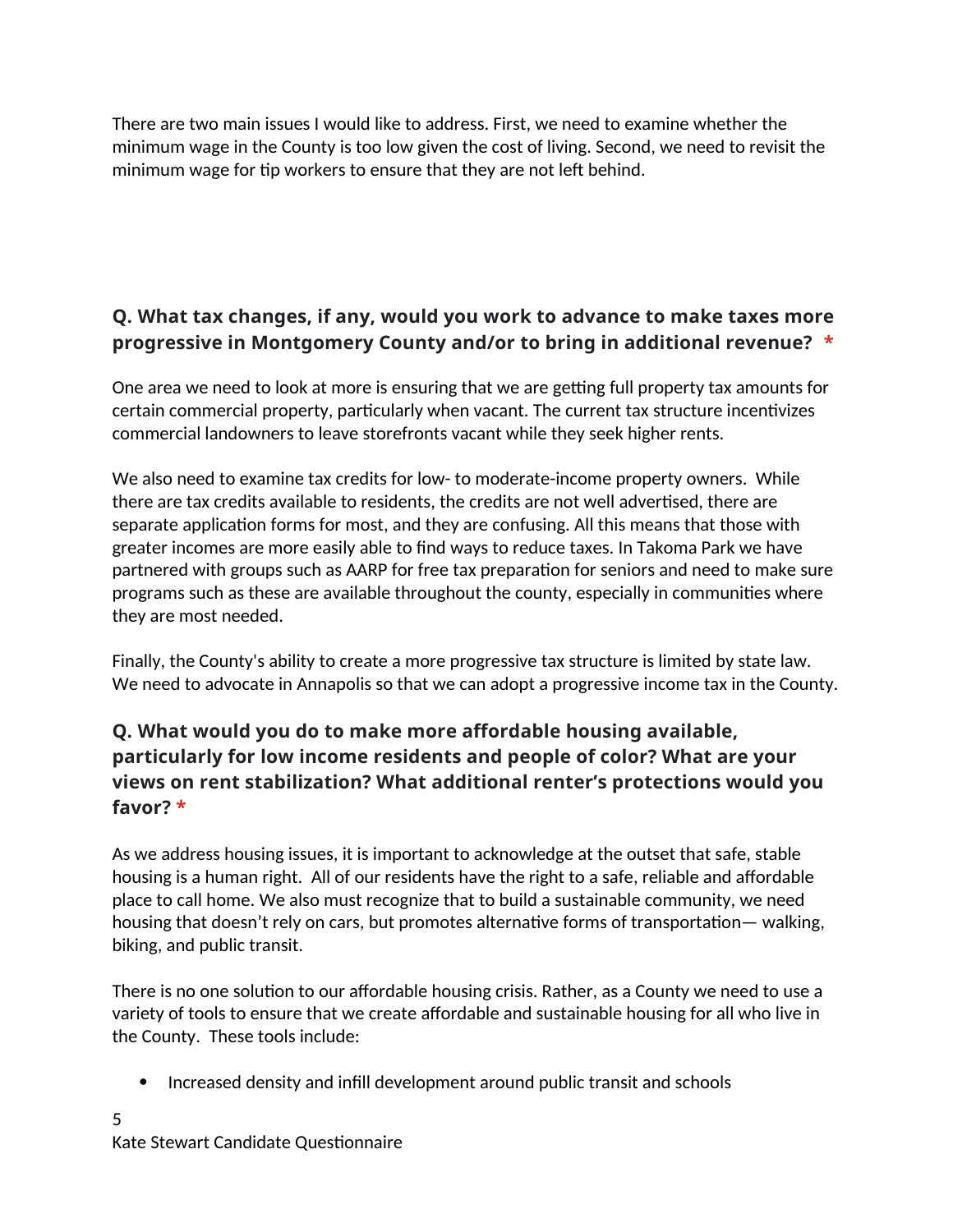- Inclusionary zoning practices
- Rent stabilization
- Subsidies for affordable housing in transit and amenity rich areas
- Partnerships with nonprofits to develop affordable and middle housing
- Use of federal housing programs to increase affordable housing
- Down-payment assistance to help those, particularly communities that have historically been disadvantaged and discriminated against, looking to transition from renting to home ownership
- Protections for tenants because ensuring residents have a safe and reliable home should not depend on whether they chose or can afford to buy a home

As noted above, I put forward a number of programs in the city including our Homestretch Down payment Assistance Program and partnerships with Habitat for Humanity. In particular, the down payment assistance program specifically addresses issues of generational wealth disparities.

As Mayor, I have supported and defended rent stabilization adn worked on this issue with CASA. In particular, rent stabilization is beneficial to tenants and communities that are continually shunted from neighborhood to neighborhood by economic forces they often have no say in.

Research show rent stabilization successful at reducing displacement of current tenants. According to the Urban Institute review, "If rent control is judged on its ability to promote stability for people in rent-controlled units, evidence has generally found it to be successful."

In addition, a well-designed rent control policy exists in tandem with eliminating exclusionary zoning laws, reducing the cost of housing construction, and providing universal vouchers to help low-income tenants afford their rent.

## **Q. What is your vision for transit in the county? How would you tackle traffic congestion and transit in the County in an equitable and environmentally sustainable manner? Do you support the Hogan proposal for managed variable toll lanes on an expanded American Legion Bridge and I-270 (and possibly in the future along 495 east of 270)? Please identify priority projects and funding mechanisms. \***

New roads or added lanes are rarely needed. (That is separate from those very limited areas where some road widening may be important - safety improvements at an intersection, for example – or to accommodate the installation of busways and protected bikeways.) I do not support major new highways such as the Beltway/270 widening. The Takoma Park City Council adopted a resolution opposing this project. We need to move away from car-centric investments and look at other transportation options.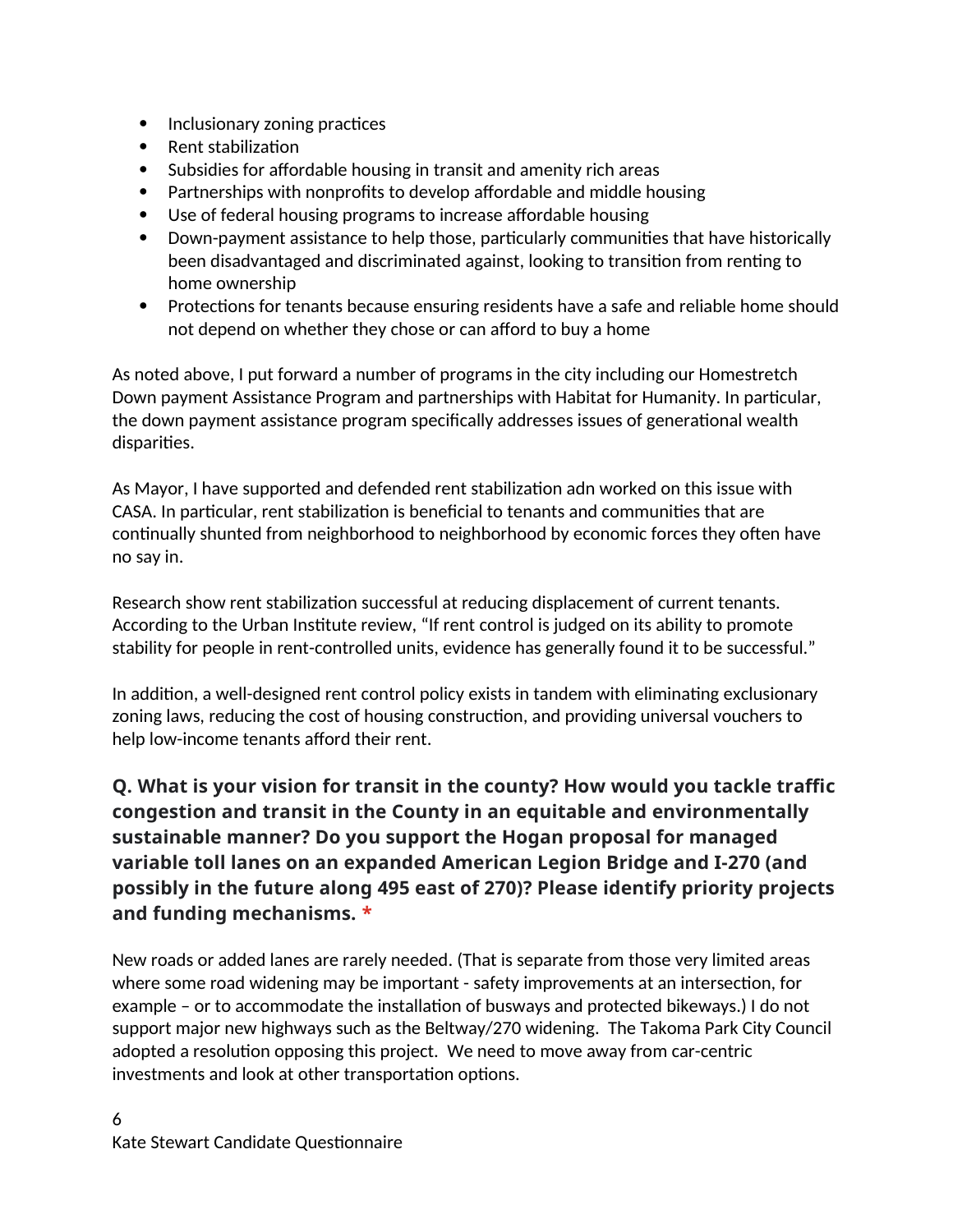On transportation, as noted above, I support and move faster on public transit projects, including scaling up of Bus Rapid Transit, and focusing on decarbonizing vehicles through programs that make EVs more widely available and affordable. There is considerable need to integrate transportation planning with equity, housing and land use policy; for example, creating a system of FREE EV microtransit and ride sharing facilities connecting to metro, light rail (purple line), BRT and bus lines would help to solve the "last mile problem" so that all residents of the County have access to an integrated system of public transit. Also, land use and tax policy should go together to provide disincentives to sprawl. For example, the County should continue to enable its own employees to telework, encourage private employers to do so, and look at policies such as the federal Tax Cuts and Jobs Act (TCJA), which disallowed a tax deduction for qualified transportation fringe benefits businesses provide to their employees.

**Q. How would you address policing and criminal justice? Which reforms (such as those in the Reimagining Public Safety Task Force recommendations) are the most important? What should be done to decrease racial disparities in criminal justice, decrease police violence, increase transparency, and maintain public safety? Would you support a reallocation of resources to support other crisis-management response approaches, such as medical and social services in lieu of police as a frontline response? What can the County Council do to move the needle in this area? \***

Right now we rely too heavily on the police. Our public safety model does not adequately address the true causes of unsafe conditions in our communities; and has led to countless instances of violence against community members. Two specific areas where I would like to see changes are in how we approach mental health and traffic enforcement. The biggest hole is the lack of mental health care. Currently, the County only has one in-person mental health center with only four beds, and it's only available to those who have already reached the point of crisis. There are plans to build another facility, but we need to create more mental health centers across the county where residents can drop in to receive treatment-- and not just in emergencies. I would also put more counselors in schools. MCPS counselors are stretched far too thin to meet the mental health needs of our students. Providing more opportunities for one-on-one counseling would go a long way towards addressing the mental health crisis among young people, and this means also looking for ways to address the staff shortages by putting in place loan forgiveness programs for mental health professionals and pay parity in our schools for part-time counselors and educators.

Traffic stops are the most common form of interaction between MCPD and residents of Montgomery County: annually, more than 110,000 traffic stops have been reported in recent years. Because the vast majority of stops have been conducted by patrol officers in the course of their duties, rather than as part of a strategic effort to address safety, these stops are a major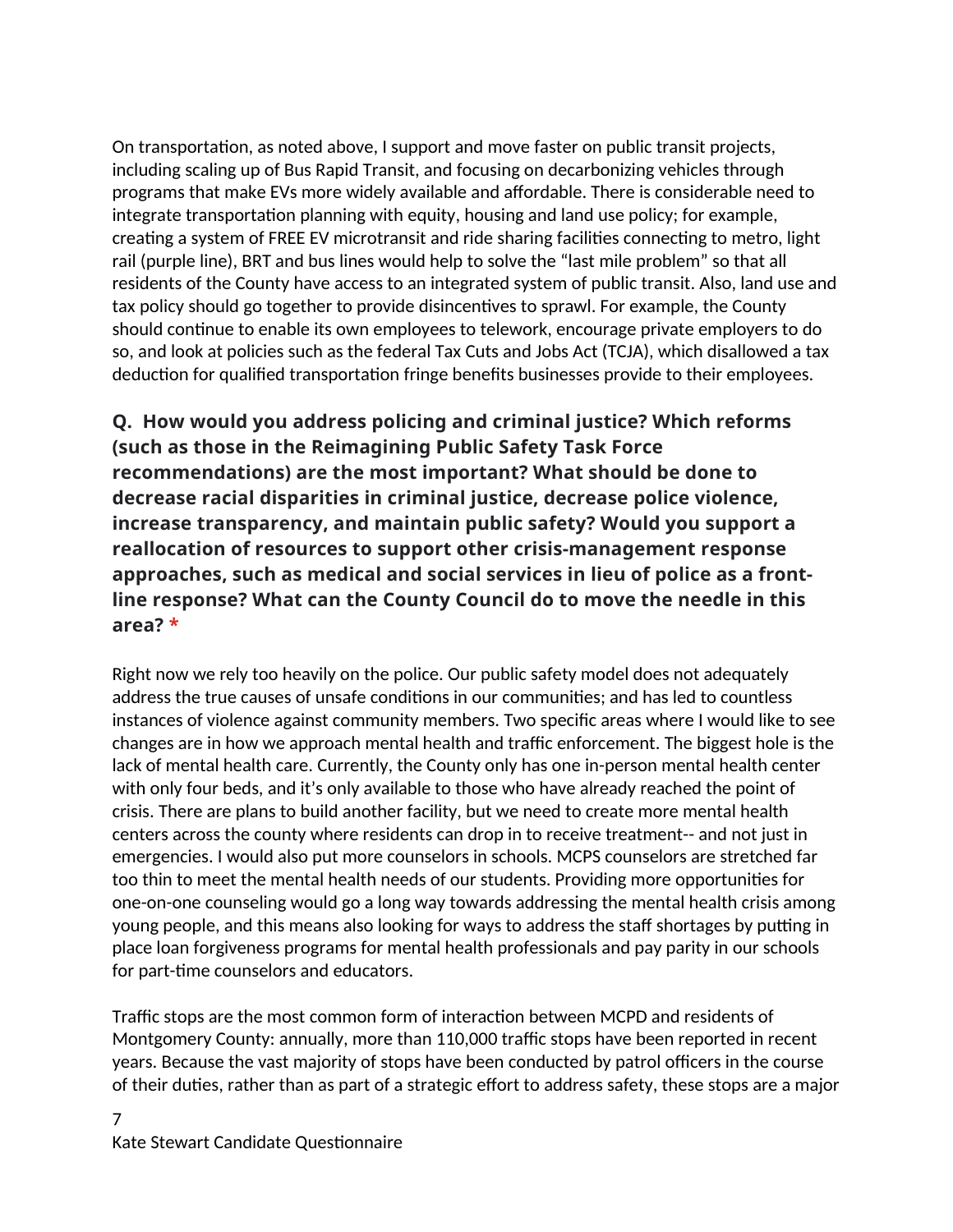component of discretionary policing: policing where officers individually decide who they stop and why. Traffic enforcement has become an end in itself, rather creating a system that strategically uses stops to ensure public safety.

In Takoma Park, we decided to reduce the number of traffic stops and focus our efforts more strategically on safety issues. We restructured incentives for officers to focus on safety rather than the number of stops. This has led to a significant reduction in the number of stops at a time when accidents declined. We should bring this same approach to the County.

I am also a strong supporter of the CAHOOTS model. We also need to set up a non-emergency mental health contact line to allow residents to consult with a mental health counselor. The MoCo Reimagining Public Safety Task Force estimated it would take 25 to 30 additional staff members added to the current Mobile Crisis Team to adequately cover the mental health needs in the county. The County Council should fund those positions as soon as possible. It would be a crucial step towards a more just and effective approach to public safety.

#### **Q. How well has the Racial Equity and Social Justice Act worked to advance equity? Would you support extending the legislation to require the planning board to conduct Racial Equity and Social Justice analysis for its plans and amendments? How would you address a bill with a negative Racial Equity and Social Justice Impact statement? \***

Racial equity and social justice absolutely need to be infused into all of the County's decision making. As Mayor of Takoma Park, in 2017, I led efforts with my colleagues to implement a racial equity framework for City decision making. I also served as the Co-Chair of the National League of Cities' Racial Equity and Leadership (REAL) Council, which assists Cities around the country to put in place and operationalize racial equity initiatives, and I currently Chair the TaskForce for the Metropolitan Washington Council of Governments' Board to create a racial equity training for elected officials. A major part of implementing Takoma Park's racial equity framework was the addition of an impact statement on each of the City Council agenda items. We have learned a great deal (and are still learning) how best to incorporate racial equity impacts into our decision-making. In particular, having data to measure the impacts can be difficult especially for a city our size, but having the statements is a very valuable part of the decision-making process.

Before an agenda item or legislation comes before the County Council, we need to take into consideration the equity impacts. Legislation with a negative RESJ impact should not come to a vote. If we are truly committed to equity, it will be a part of the process in developing the legislation from the very start, and if there is a negative impact on equity that needs to be addressed before legislation is brought to the Council for consideration, and definitely before the legislation is voted on. I would support extending the legislation to the planning board.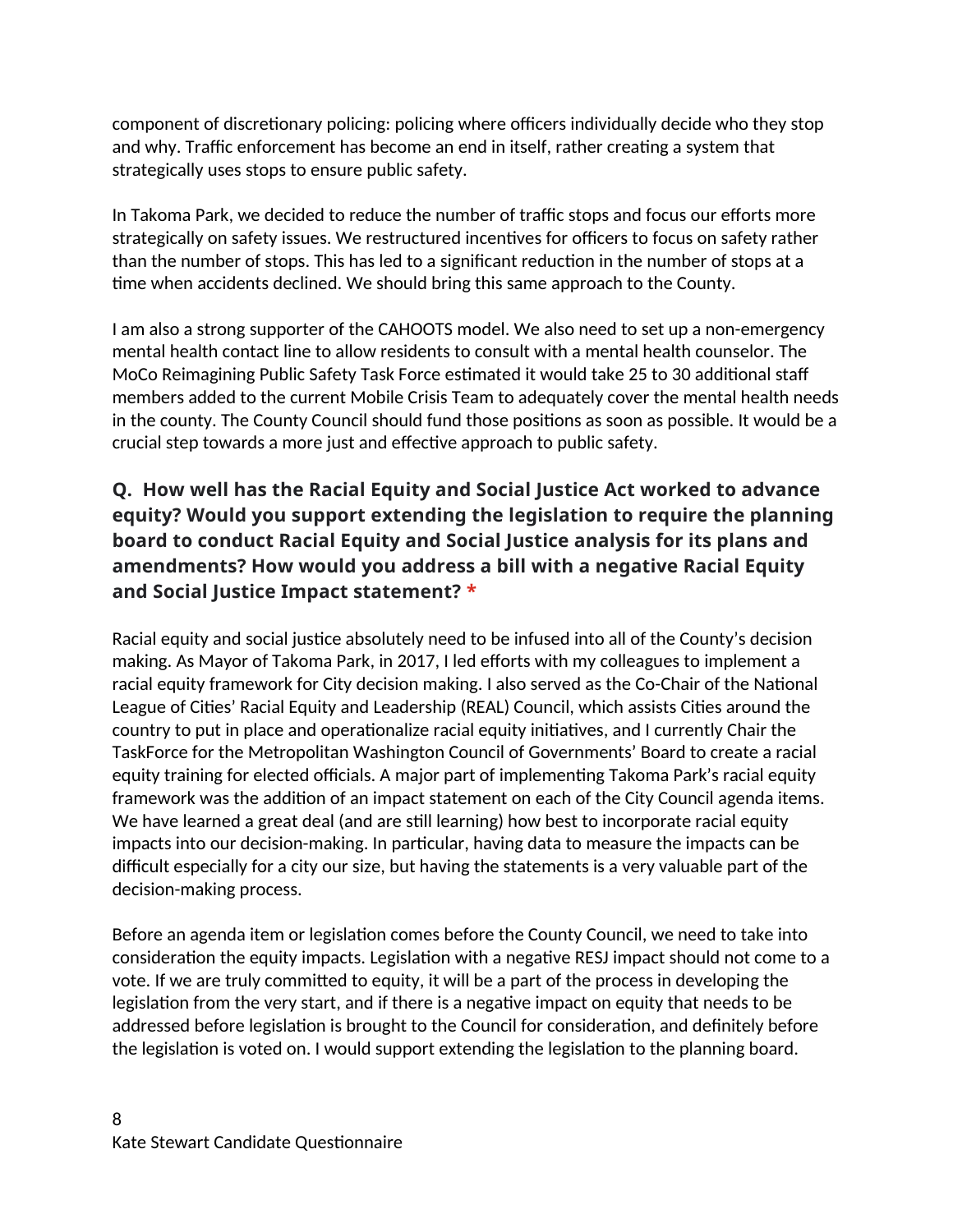## **Q. How would you ensure the racial and economic diversity of County commissions? How would you ensure more impacted communities are heard from in the commissions? \***

The City of Takoma Park just undertook a multi-year examination of our committees and how to ensure they are racially and economically diverse. We have put in place a number of changes including providing stipends for members. I fully support the use of stipends for people who serve on committees. In addition, we have changed the application process so it is now two a year for all committees rather than throughout the year. The goal is to give people more of an opportunity to look at the range of opportunities to volunteer and request their 1st and 2nd choices. This gives the Council the opportunity to review who has applied and work to ensure individual committees are diverse.

Diversity is important, but we also need to make sure committees are inclusive and we have begun to put in place mechanism for that as well, including supporting new members, ability to borrow computers or other items that may be needed to serve, language assistance, and the ability to participate in person or remotely.

Most importantly, we need to listen to the members of our community to evaluate the barriers that may exist to serving on a committee and address those.

# **Q. As we address the pandemic, how would you engage racially and economically marginalized communities to co-create along with those communities policies that achieve an equitable County? \***

I have proposed in the City and believe we also need county-wide a system of community navigators to assist in reaching and gathering feedback from communities that have been marginalized. The navigators themselves are people from the communities who in many ways have been doing this work already but they are not paid for it or provided the needed support.

In addition, we have amazing community organizations that the County needs to continue to support and build upon their work. Personally, in Takoma Park I have worked with CHEER and Impact Silver Spring to connect with residents in our City and hear directly from them their needs and how we work together to address them. We need to ensure these groups are supported by the County and can continue to do their work.

Also one thing that is still in the planning stages and I have wanted to do in the city is participatory budgeting. Participatory budgeting is a democratic process in which community members decide how to spend part of a public budget. It gives people real power over real money. Unfortunately, COVID-19 slowed the progress of a project but I am hopeful through the efforts of the Takoma Park Foundation we will be able to move forward. As a County Councilmember I would like to see the County put in place a participatory budgeting process.

#### 9 Kate Stewart Candidate Questionnaire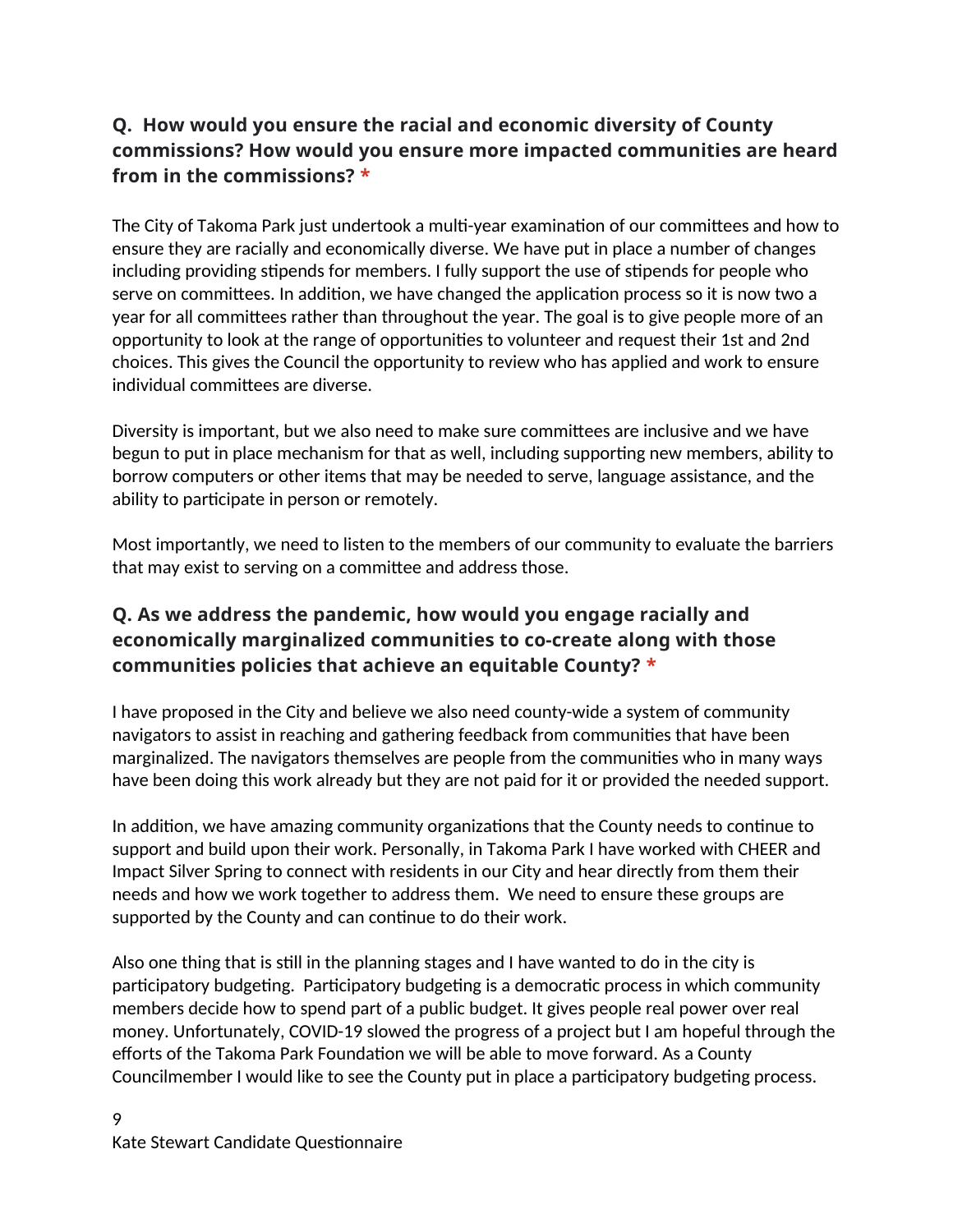## **Q. What do you believe the County and County government can do to promote sustainable and equitable additional economic growth and job opportunities? \***

Matthew Desmond, in his book Evicted: Poverty and Profit in the American City, wrote: "It is hard to argue that housing is not a fundamental human need. Decent, affordable housing should be a basic right for everybody in this country. The reason is simple: without stable shelter, everything else falls apart…." Ensuring stable, affordable housing is an important piece of addressing economic inequality and one of my key priorities. Please see my answer above for more on housing and development.

Specifically, the actions I am most proud of during my time as Mayor is the adoption of a Housing and Economic Development Plan, the creation of the City's own housing reserve fund, and the implementation of programs to address housing affordability such as our down payment assistance program and partnerships with Habitat for Humanity to build affordable housing in our community. Over the last few years, we have been able to help families move from renting to home ownership in our community through the down payment assistance program. Homeownership is one way to help families build generational wealth and address economic inequalities. We have also seen new businesses open in the City and thankfully most of businesses were able to continue during COVID-19.

In addition, as Mayor, I have been a strong proponent of Delegate Wilkins' Just Cause Eviction/Stable Homes Bill. I have not only testified in Annapolis on the bill, but have advocated with the County Council and other municipal leaders to support the measures contained in the bill. All of these actions will add in equitable economic growth in our County.

In addition, I also supported the hiring of an Economic Development Manager in the City. This position has been able to secure state grants for façade improvements and public art projects along New Hampshire Avenue as well as partner with the Latino Economic Development Corporation to support businesses during COVID-19.

Finally, I am also glad to see the County is piloting Guaranteed Income. I have been involved with Mayors for Guaranteed Income and had been trying to do a pilot in Takoma Park. I am excited to see the County moving forward on a greater scale than we could do in the City. Programs like these proactively assist families rather than waiting for people to get behind in rent or other bills. A Guaranteed Income program linked to workforce development especially to help those who are underemployed is essential to addressing issues of economic inequality for the long term.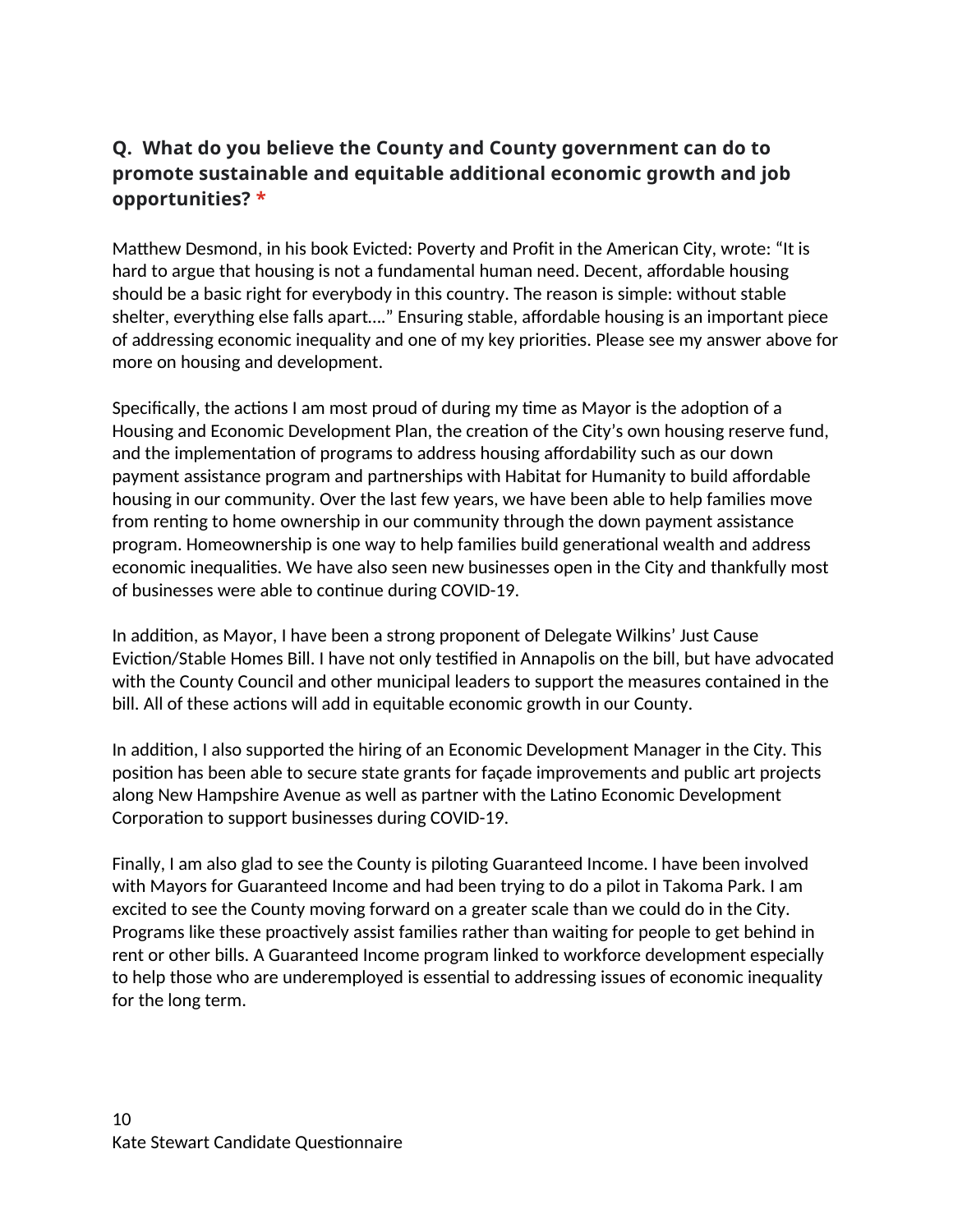# **Q. Do you support the adoption of voting methods like ranked choice voting and/or approval voting and will you back legislation to give Montgomery County the autonomy to use either or both methods in future elections? \***

Yes! We have RCV in Takoma Park and I have been an outspoken advocate for RCV, testifying in Annapolis as well as speaking on panels across Montgomery County.

## **Q. Do you support adoption of a public universal health care plan (at national or state level)? How should the county improve access to and affordability of healthcare beyond what the state or federal government does, in the short-run and long-run? \***

Yes, I support public universal health care.

In terms of what the county can do, we have learned a great deal during the pandemic.

First, we need to fill the gaps. We need to help people access care by expanding and supporting community clinics and providing care in more convenient places for people. If we can do popup vaccine and testing clinics in schools and apartment buildings we should do it for flu shots and more. In addition, we need to provide more mobile dental and eye clinics, especially since this care is many times not covered even if people have insurance.

We also need to address barriers to access for programs people are eligible for now, such as confusion about eligibility, awareness of programs, fears about being considered a public charge, language and other barriers. In Takoma Park, I have witnessed first-hand the fear of accessing programs, especially under COVID. Families are concerned about accessing critical health care or applying for assistance because of living in mixed-status households or because they are worried that it will be used against them when they apply for citizenship. We have worked with non-profits and others to help as many as we can in the City and looked for ways to remove barriers to people accessing programs.

**Q. Describe your vision for moving Montgomery County to a more environmentally sustainable posture, including, of course, to renewable energy and transitioning away from fossil fuels. What would be your office's top priority for combating climate change? What is your view of the County Executive's Climate Action Plan? Will you work to pass the Building Performance Standards in the Executive's legislation? What would your top 3 or 4 priorities be in moving the County towards a more environmentally sustainable future? Please include specifically what policies you would promote to achieve sustainability, and what can the County do in the next 4- 5 years to make real progress on those goals. \***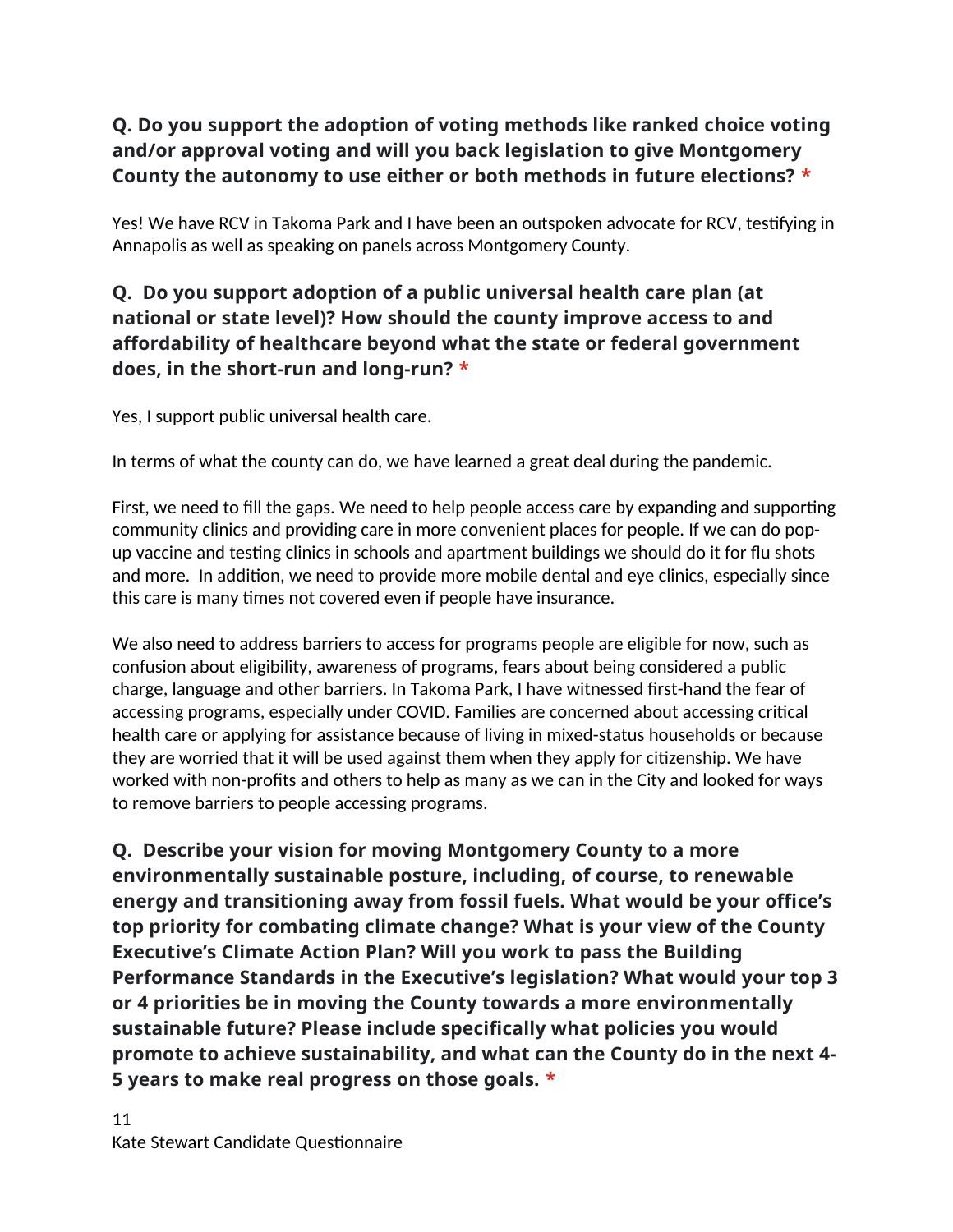We need to focus on the areas that provide the biggest greenhouse gas bang for the cost, while also ensuring equity benefits. Our focus needs to be on reducing and generating:

1) We need to reduce our energy usage and waste. The main sectoral sources of greenhouse gas emissions are buildings and transportation (each accounting for more than 40% of the County's emissions):

o Focus on existing buildings: Pass regulations and provide resources for implementing building energy performance standards, focused on multifamily and small commercial buildings to help residents who are most vulnerable; tackle how to move forward faster on electrification requirements and incentives for existing buildings.

o Create the infrastructure for zero waste management: Move forward immediately with building our own composting facility in the County so that we can move beyond the current compost pilot, and upgrade our recycling plant. Both of these actions need to happen quickly so that we can move forward with implementing a plan for zero waste in the County.

o Transportation: Support and move faster on public transit projects, including scaling up of Bus Rapid Transit, and focusing on decarbonizing vehicles through programs that make EVs more widely available and affordable. There is considerable need to integrate transportation planning with equity, housing and land use policy; for example, creating a system of FREE EV microtransit and ride sharing facilities connecting to metro, light rail (purple line), BRT and bus lines would help to solve the "last mile problem" so that all residents of the County have access to an integrated system of public transit. Also, land use and tax policy should go together to provide disincentives to sprawl. For example, the County should continue to enable its own employees to telework, encourage private employers to do so, and look at policies such as the federal Tax Cuts and Jobs Act (TCJA), which disallowed a tax deduction for qualified transportation fringe benefits businesses provide to their employees.

2) We need to generate clean energy:

o We need more concrete plans for more generation of clean energy and increasing the amount of clean sources. Due to advocacy by the County Government, Mayors such as myself, environmental activists and our state delegation, the State has authorized the County to implement a 7-year pilot for Community Choice Energy (which was identified by the CAP as the most important thing that the County can do to cut our carbon emissions) but the Council will need to pass implementing legislation in early 2024 after the Maryland Public Service Commission sets the regulations for CCE (required by December 31, 2023). The County needs to greatly expand its generation of renewable energy, in part to ensure low cost options for clean energy under CCE, and we also need to do more to expand microgrids and community solar. MoCo should be generating more of its own renewable energy with emphasis on generation in the built environment through solar and geothermal generation coupled with battery storage. Generation of renewable energy must be coupled with support for energy efficiency such as home weatherization, with emphasis on assistance to low and moderate income residents, and the County needs to take advantage of state and federal funds for energy efficiency, as well as for generation of renewable energy.

#### 12 Kate Stewart Candidate Questionnaire